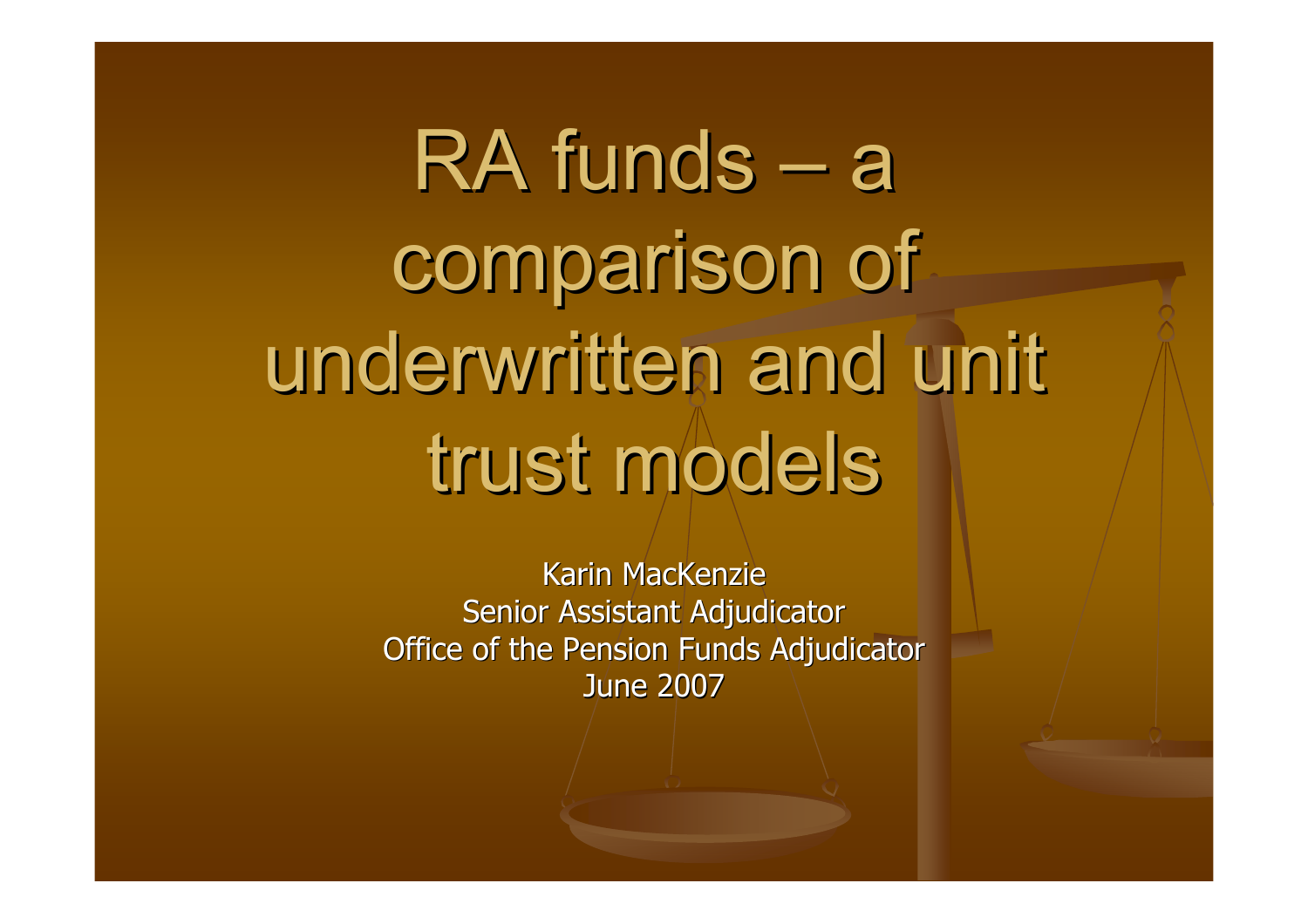

- What is a Retirement Annuity (RA) fund?
- $\mathbf{r}$ The two different types of RA fund – unit trust and<br>underwritten and the structure of each
- $\blacksquare$  Comparison of costing structures long term and short term
- **Transfers**
- $\mathbb{R}^2$ **Suggested requirements for a saving vehicle and how the two models compare**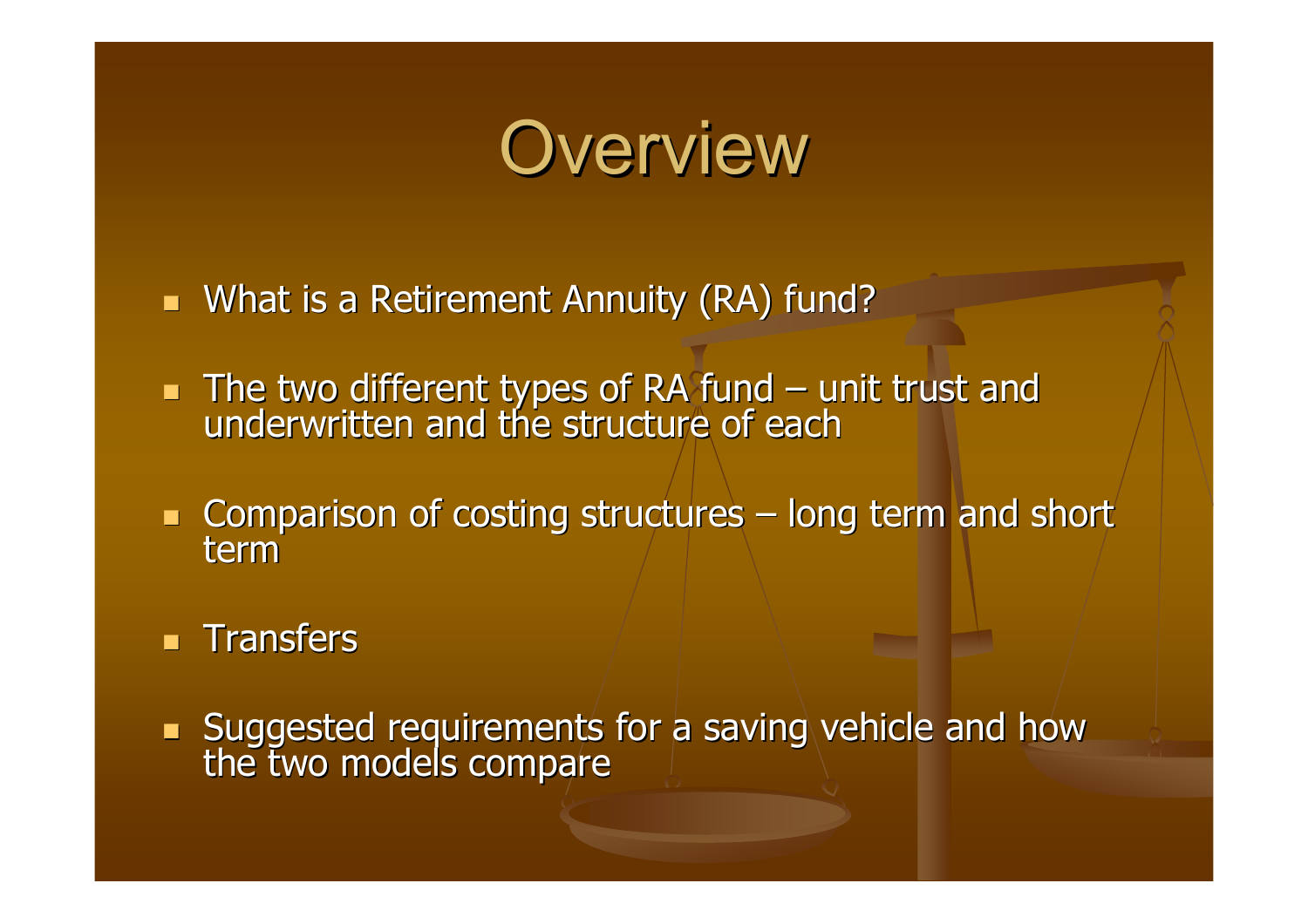### What is a RA pension fund?

 $\blacksquare$  A savings vehicle outside the occupational model with the tax breaks

r. **Provides retirement benefits between the ages Provides retirement benefits between the ages** of 55 and 70

 $\blacksquare$  No withdrawal benefit

 $\blacksquare$  Must take two thirds of the benefit as an annuity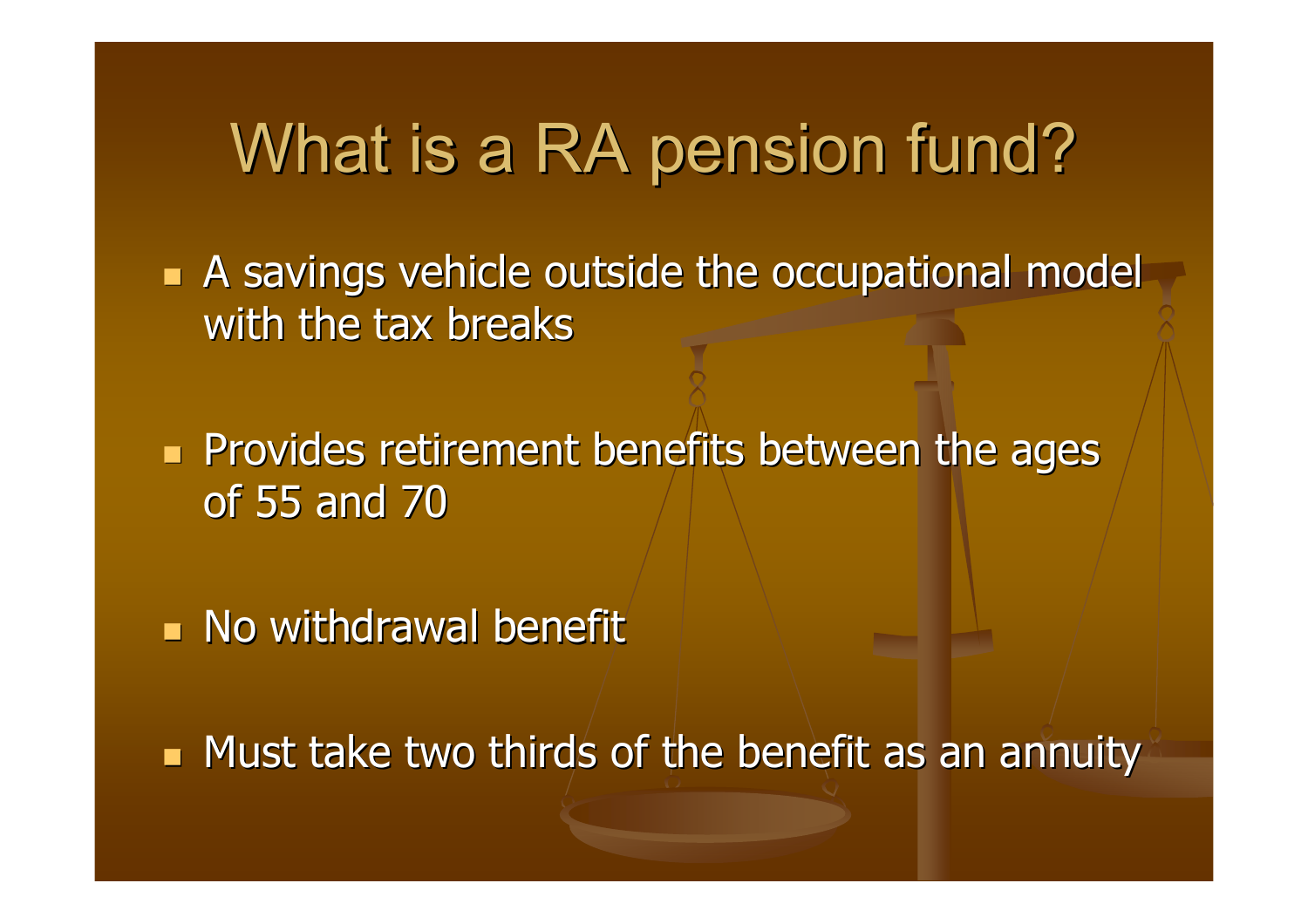### The unit trust model

r. **Approximates a defined contribution model** 

**Invested directly in the market** 

 $\blacksquare$  Fund value = contributions + market return (positive or negative)  $\cdot$  $\mathcal{L}_{\mathcal{A}}$  , where  $\mathcal{L}_{\mathcal{A}}$  is the set of the set of the set of the set of the set of the set of the set of the set of the set of the set of the set of the set of the set of the set of the set of the set of the  $-\prime$ costs of fund management and administration

e.  $\blacksquare$  Costing structure Determined on a pay-as-you-go basis Usually expressed as a percentage of funds under management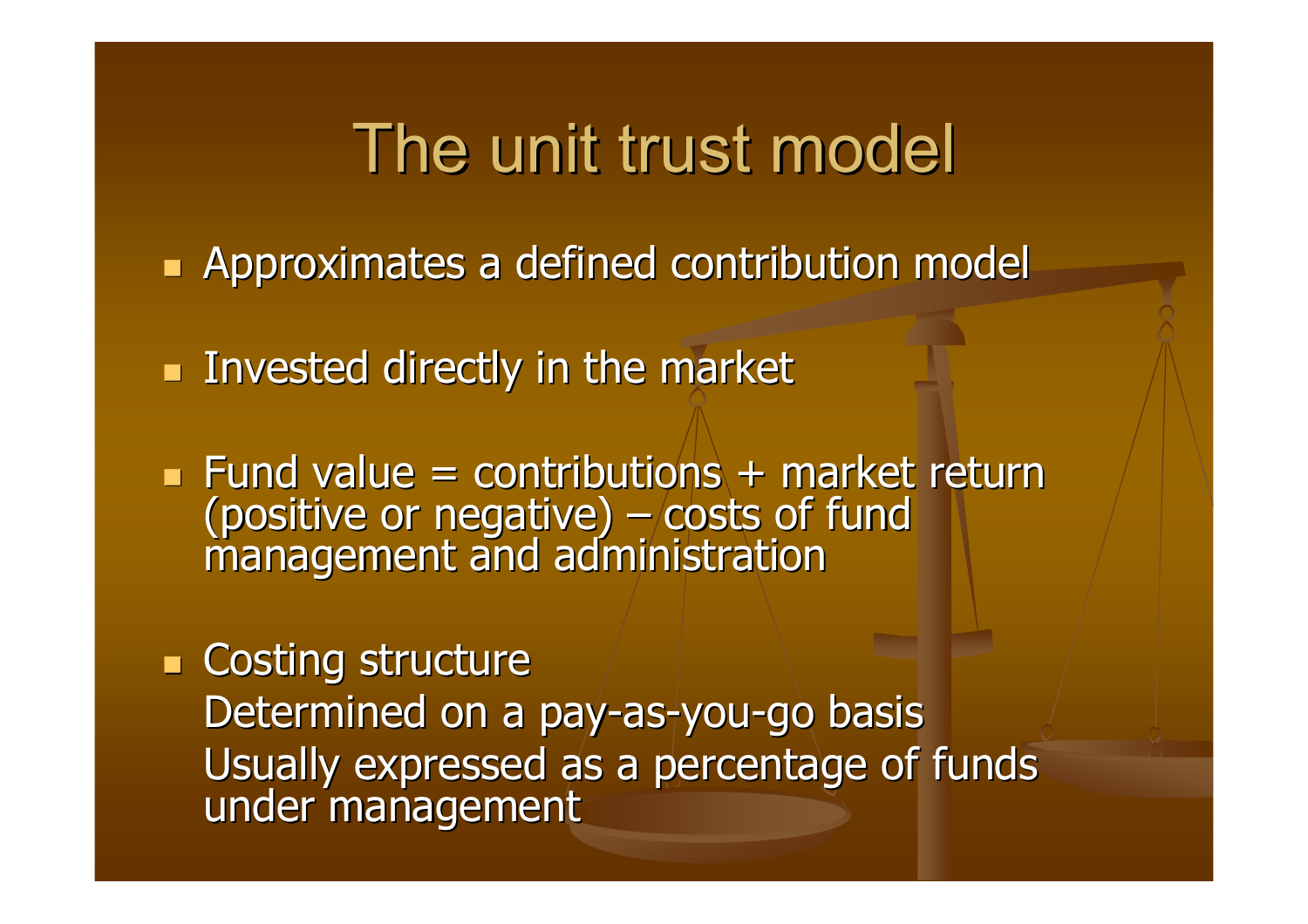The underwritten model

**Funded through individual life policies** 

 $\blacksquare$  Contributions go directly as premiums on life policy

**Exagge Life policies are invested in market** 

**Costs of policy and asset management bundled** together and determined by insurer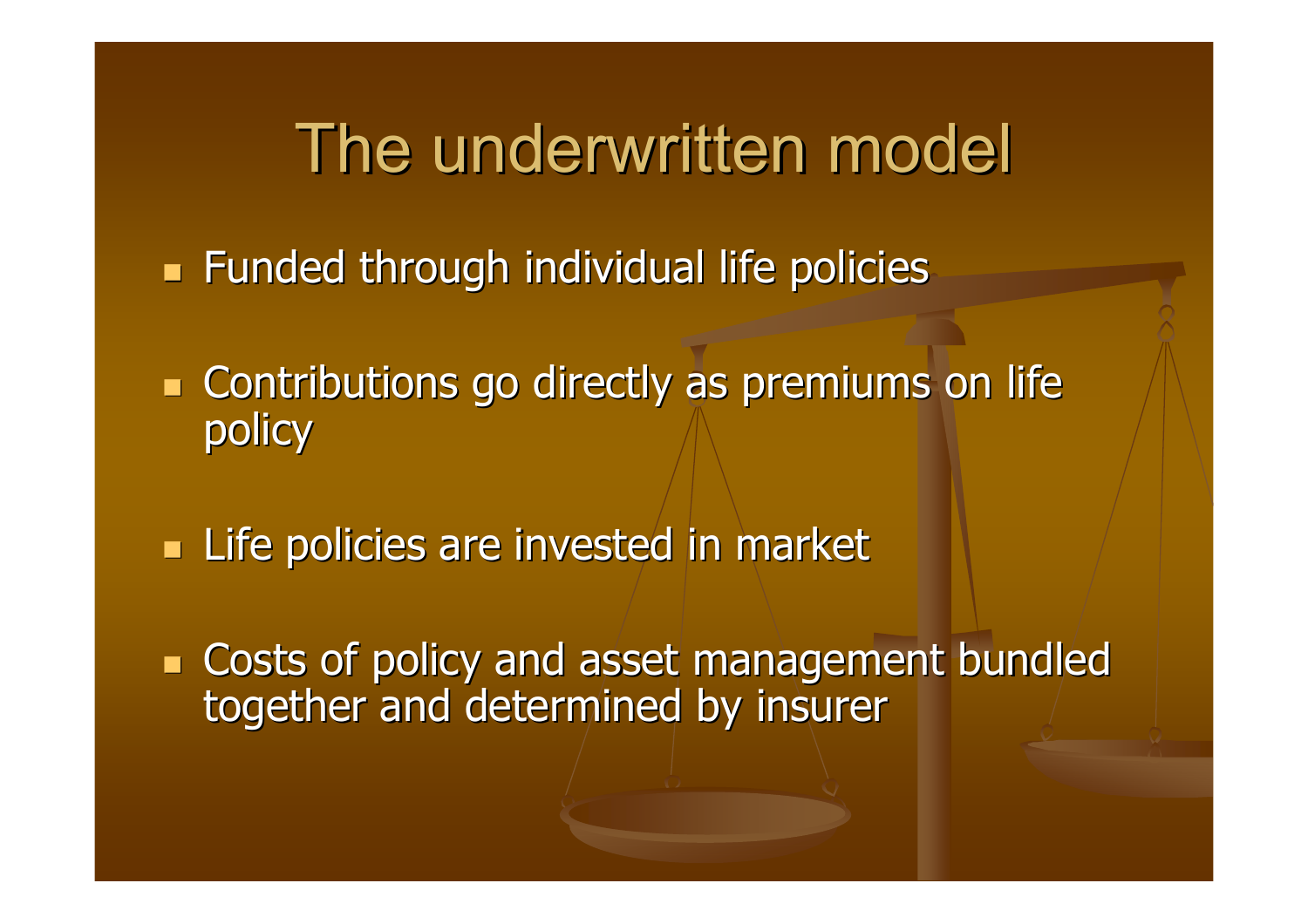# What are you paying for?

 $\blacksquare$  The guarantee of a minimum benefit

 $\blacksquare$  Only operative if it goes to full term

r. **Pitched at a very conservative level** 

**Smoothed bonus product offers additional** guarantee of smoothing return at time of exit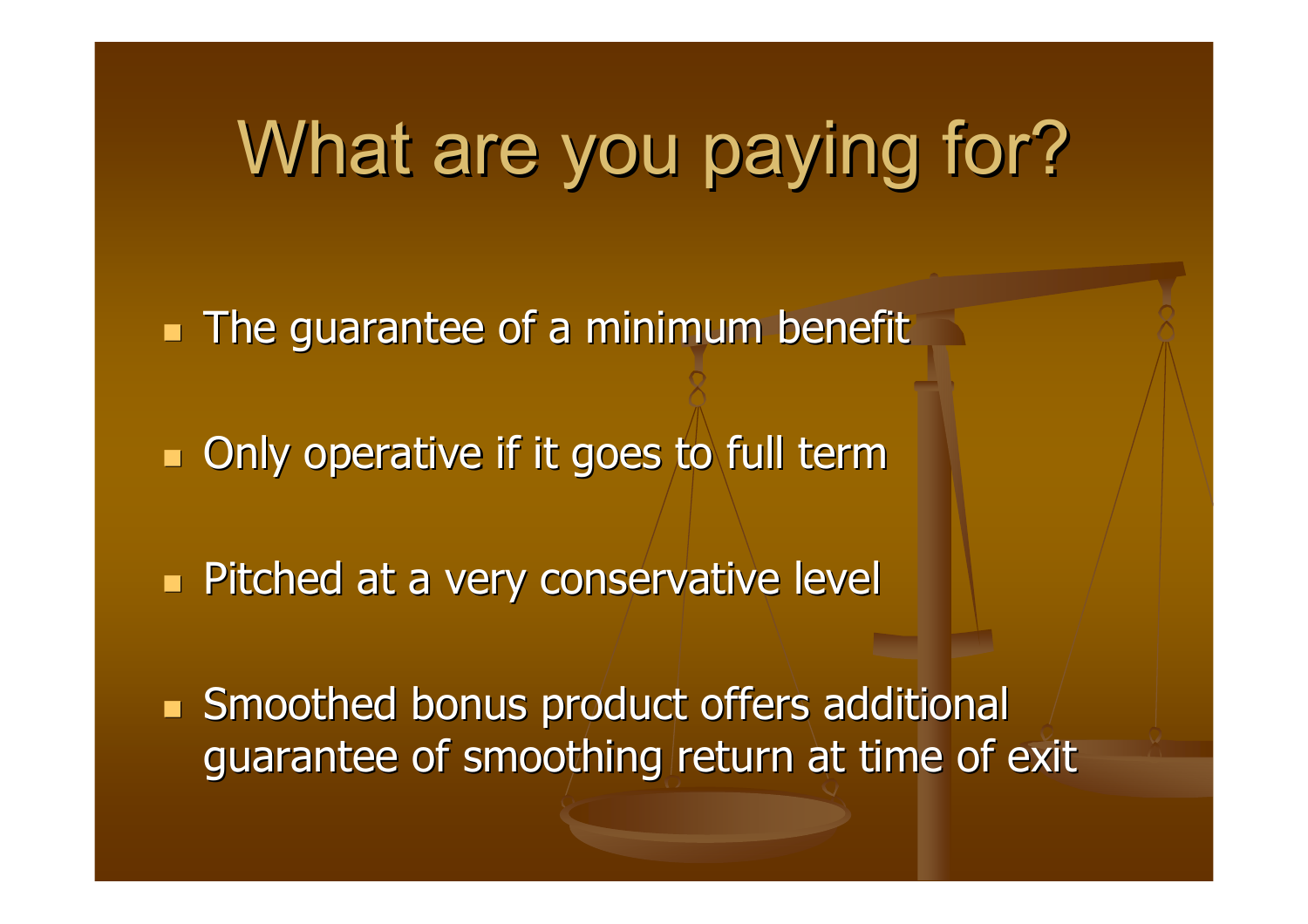Comparison of costs over the long term **l** – 40 years

**Reduction in yield** 

Unit trust products  $1.20\%$  1.95% Individual policies  $1.50\%$  2.80% Smoothed bonus 2.50% 3.80%

Low

High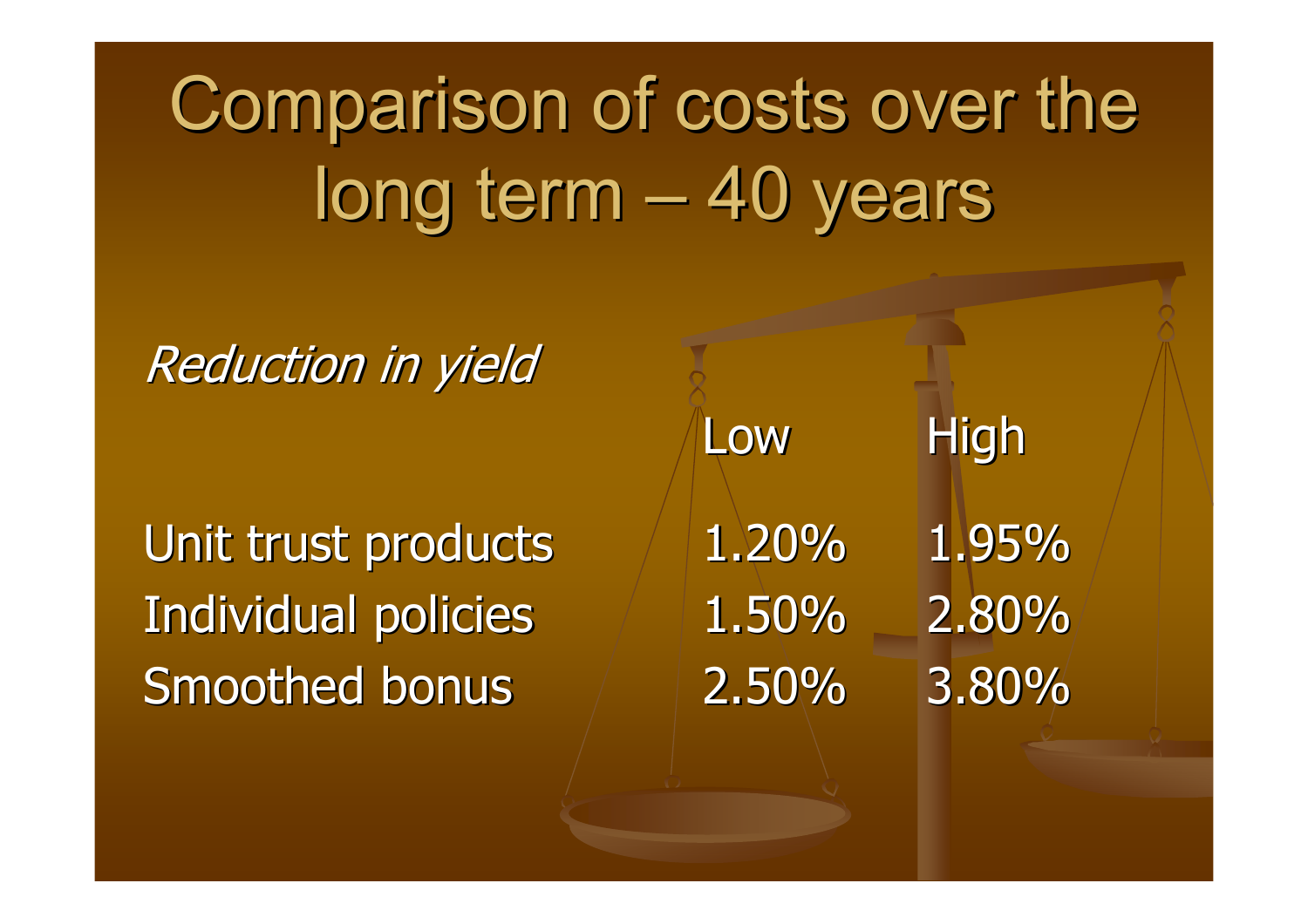Comparison of costs over the long term **l** – 40 years

Charge ratio

Unit trust products 22.3% 32.5% Individual policies 126.7% 43.2% Smoothed bonus  $\sim$  39.8% 52.7%

LowHigh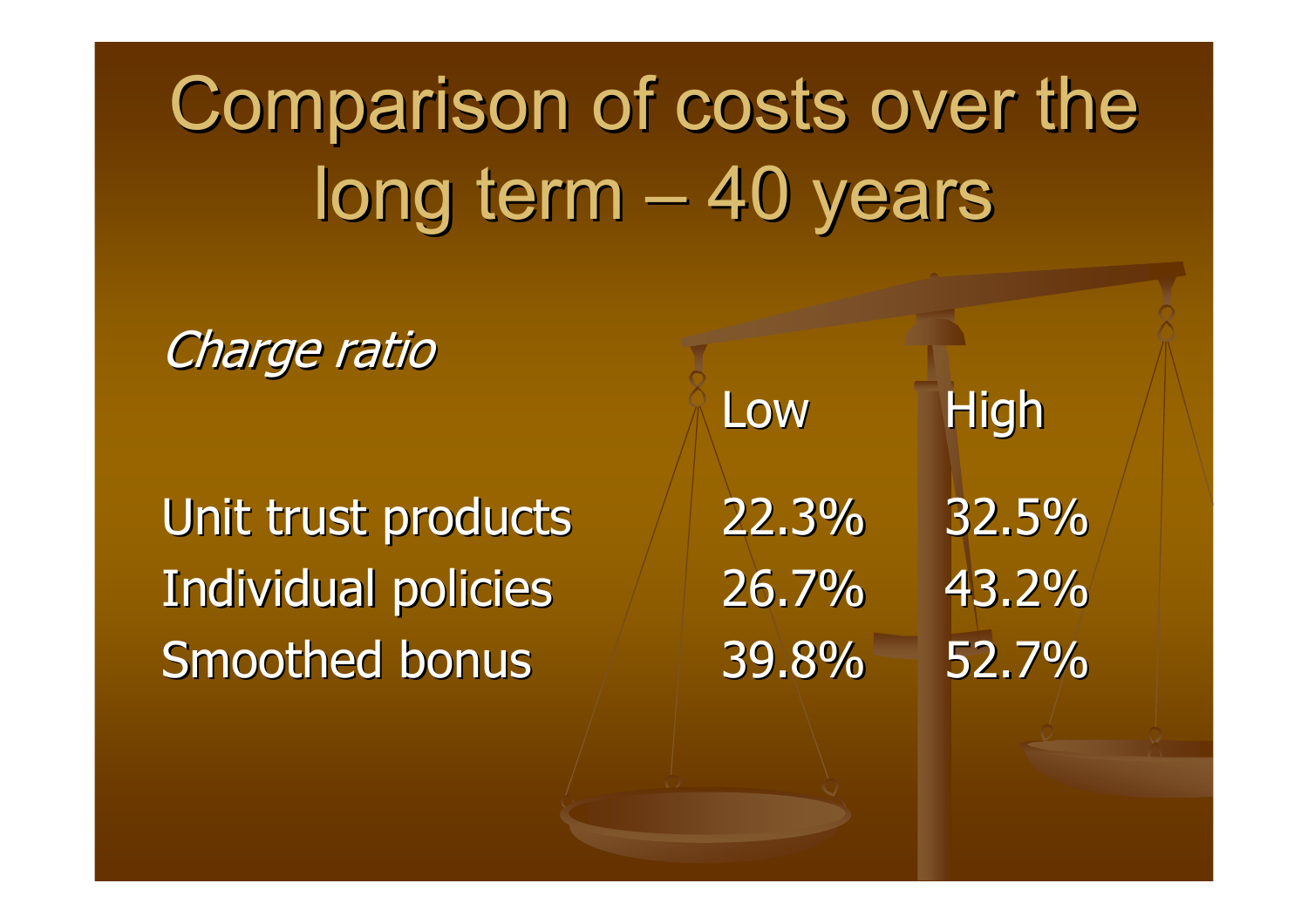### Costs over short term

## Unit trust

#### e<br>Maria **Pay as you go**

**Assets remain invested in fund and admin** costs debited as and when they accrue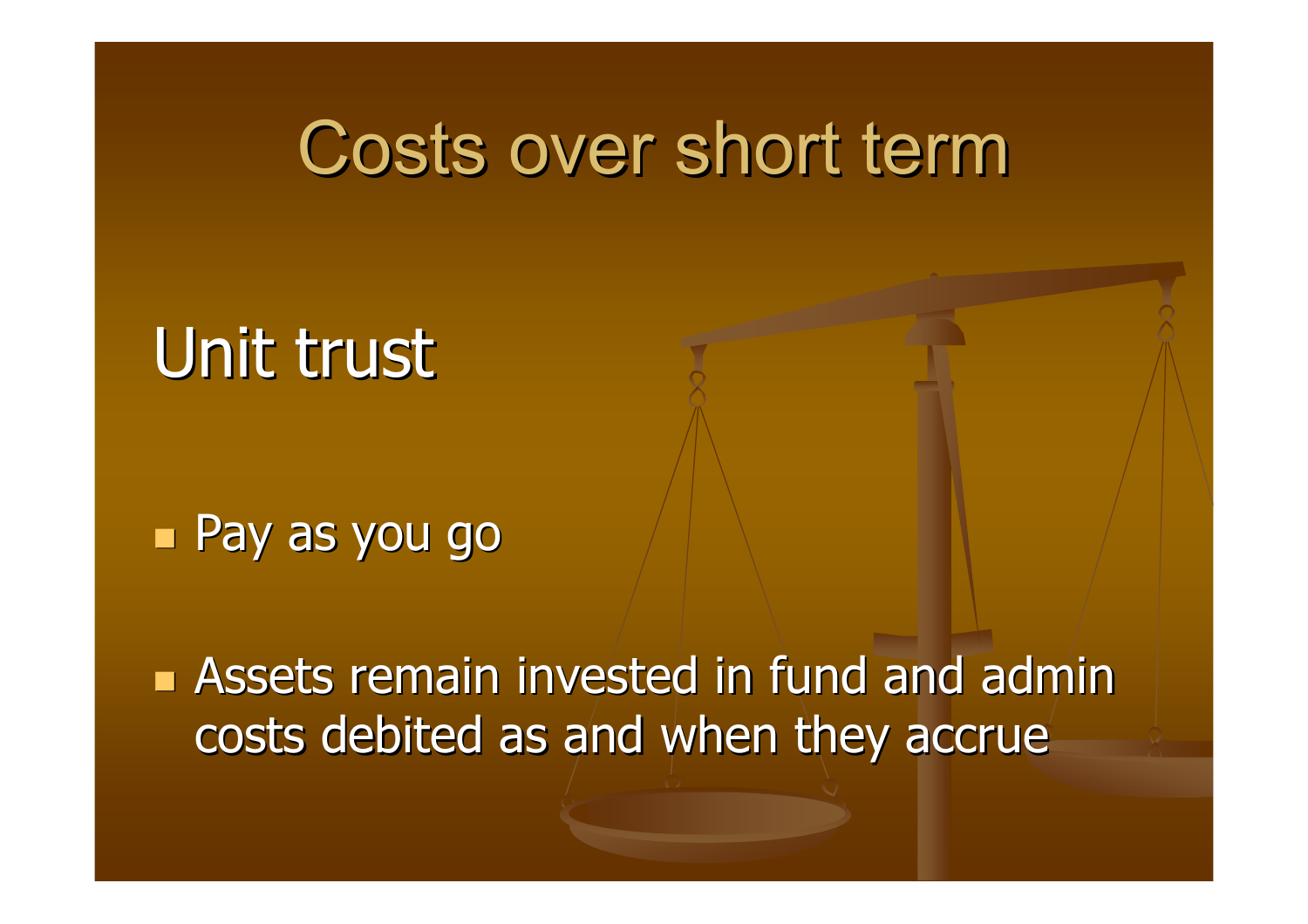### Underwritten

**Co Insurer keeps "loan account" representing** your indebtedness

**Co**  $\blacksquare$  If this is not zero when policy is  $\blacksquare$ surrendered it is deducted from fund value

and and the second second second second second second second second second second second second second second second second second second second second second second second second second second second second second second **Statement of intent now prescribes** maximum penalties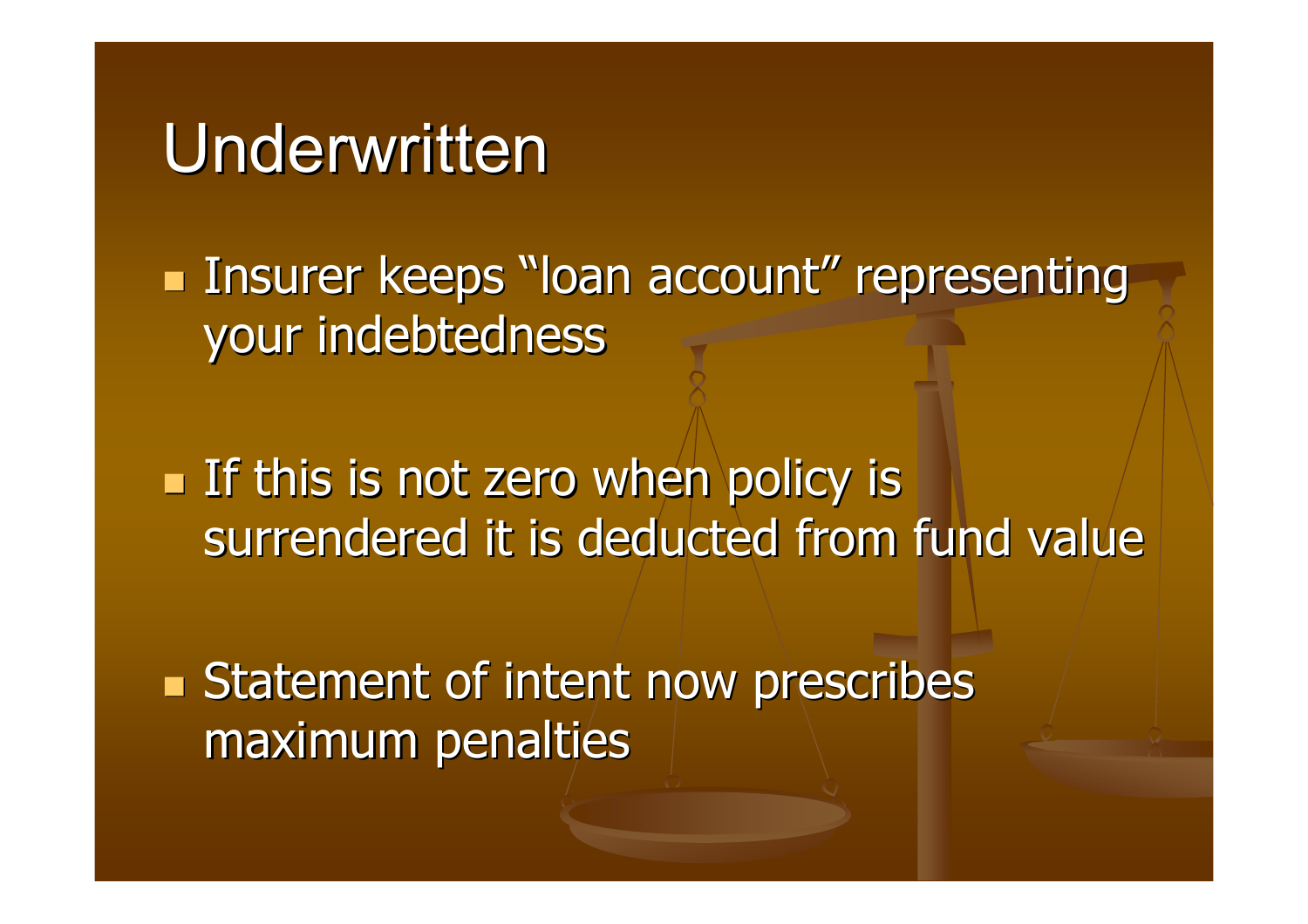## Policy alteration penalties

Botha v Central Retirement Annuity Fund

Contributed Penalty R50 582

R50 582

Schwartz v Central Retirement Annuity Fund

Contributed R48 890 Penalty R43 000

Du Plessis v Lifestyle Retirement Annuity Fund

Contributed Penalty R134 778

R232 408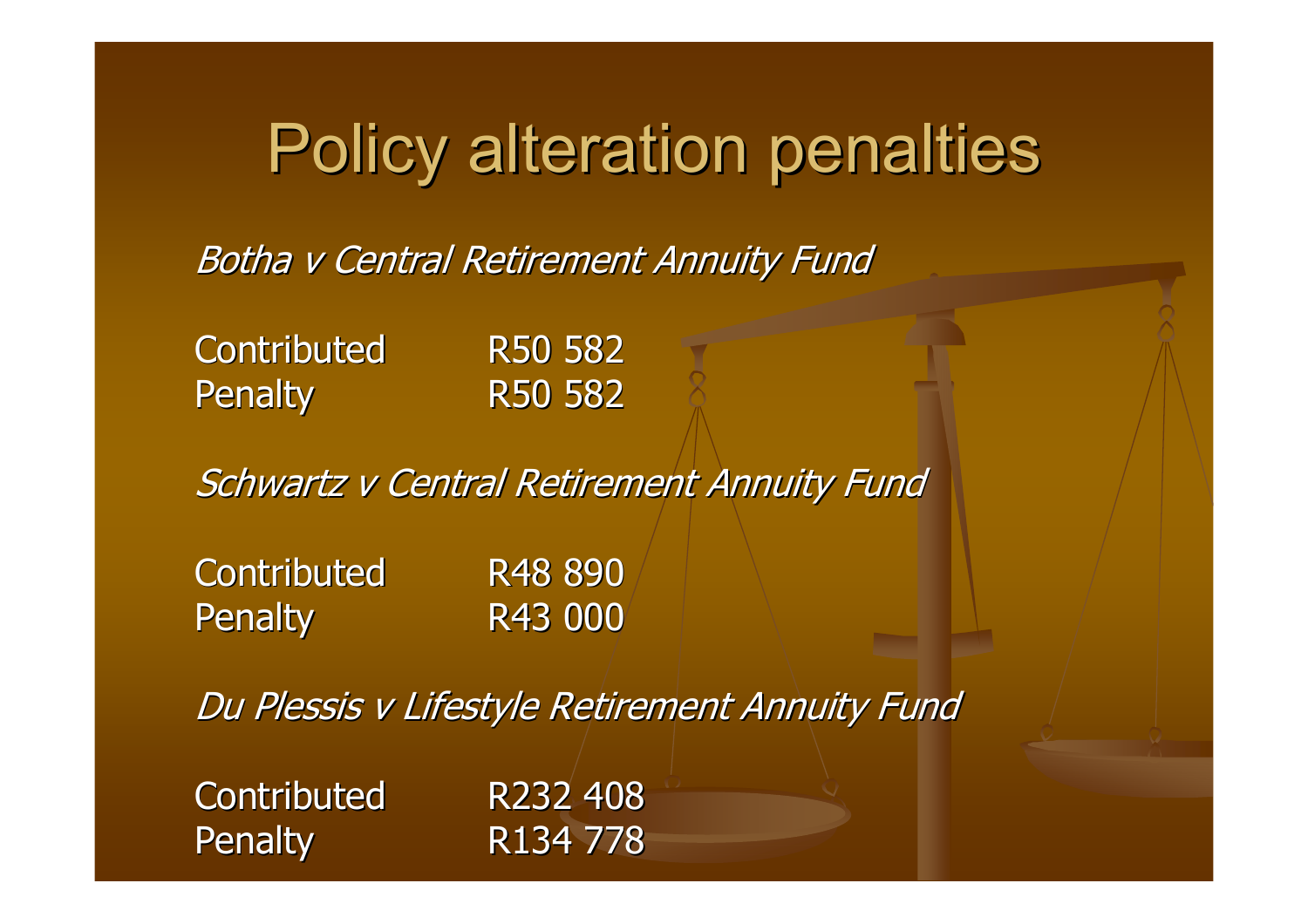### Transfers

**Co Historically the underwritten funds have** prevented transfers to other RA funds

 $\blacksquare$  New amendments will ensure that transfers are permissible

**Problem will be the transfer value and** penalties that attracts